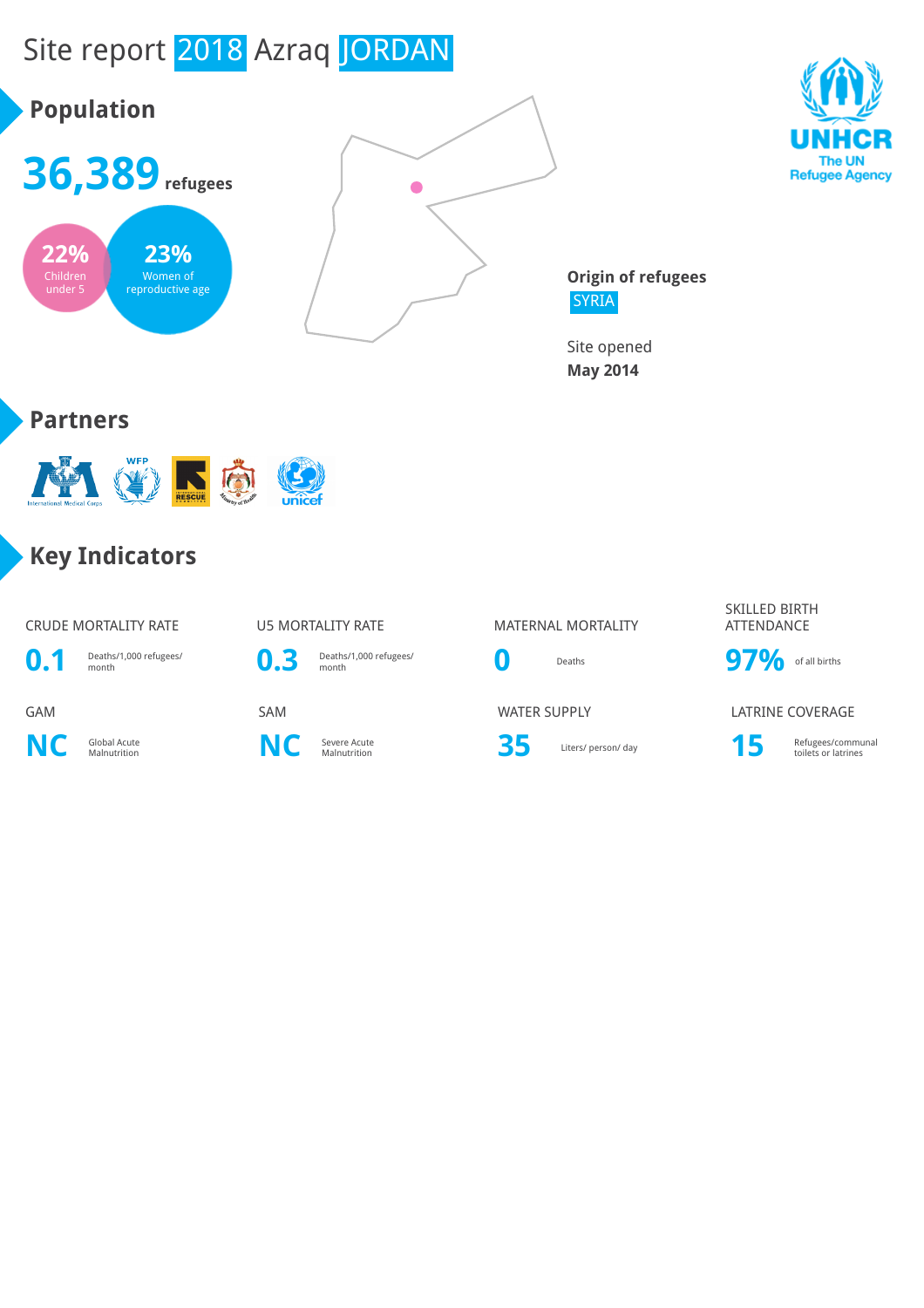### **Public Health**

a)

| <b>HEALTH STAFFING</b>                                   | <b>INDICATOR</b> | <b>STANDARD</b> |           | <b>MORTALITY</b>                                            | <b>INDICATOR</b> | <b>STANDARD</b> |  |
|----------------------------------------------------------|------------------|-----------------|-----------|-------------------------------------------------------------|------------------|-----------------|--|
| Number of medical doctors                                | 41               | 1: 50,000       |           | <b>Crude Mortality Rate</b><br>(CMR) (/1000/month)          | 0.1              | < 0.75          |  |
| Number of qualified nurses                               | 48               | 1: 10,000       | $\bullet$ | Under-five Mortality Rate                                   | 0.3              | < 1.5           |  |
| Number of community health workers                       | 38               | 1:1,000         | $\bullet$ | (U5MR) (/1000/month)                                        |                  |                 |  |
| <b>ACCESS AND UTILIZATION</b>                            | <b>INDICATOR</b> | <b>STANDARD</b> |           | <b>Infant Mortality Rate</b><br>(IMR) (/1000 livebirths)    | 19.3             | < 30            |  |
| Consultations per trained clinician per day              | 46               | < 50            |           | <b>Neonatal Mortality Rate</b><br>(NNMR) (/1000 livebirths) | 14               | < 20            |  |
| Health utilisation rate (new visits / refugee /<br>year) | 8.2              | $1 - 4$         | $\bullet$ | IN-PATIENT DEPARTMENT (IPD)                                 | <b>INDICATOR</b> | <b>STANDARD</b> |  |
| Proportion of host population consultations              | 0%               |                 |           | Average length of stay (days)                               | 2.0              |                 |  |
| <b>OUTBREAK ALERT AND RESPONSE</b>                       | <b>INDICATOR</b> | <b>STANDARD</b> |           | Case fatality rate                                          |                  |                 |  |
| Proportion of outbreaks investigated within<br>48 hours  | 100%             | 100%            | $\bullet$ | Hospitalisation rate                                        | 109.0            | $50 - 150$      |  |
| Number of outbreaks reported                             |                  |                 |           |                                                             |                  |                 |  |

### **Reproductive Health**

| <b>ANTENATAL CARE</b>                                                                     | <b>INDICATOR</b> | <b>STANDARD</b> |                       | <b>FAMILY PLANNING</b>                                                      | <b>INDICATOR</b> | <b>STANDARD</b> |
|-------------------------------------------------------------------------------------------|------------------|-----------------|-----------------------|-----------------------------------------------------------------------------|------------------|-----------------|
| Antenatal care coverage                                                                   | 68%              | > 90%           | Ω                     | Contraceptive prevalence rate                                               |                  | $\geq 30\%$     |
| Coverage of antenatal tetanus vaccination                                                 | 38%              | >95%            | $\boldsymbol{\Omega}$ | Source of contraceptive prevalence data                                     | <b>HIS</b>       |                 |
| <b>DELIVERY CARE</b>                                                                      | <b>INDICATOR</b> | <b>STANDARD</b> |                       | SEXUAL AND GENDER-BASED VIOLENCE (SGBV)                                     | <b>INDICATOR</b> | <b>STANDARD</b> |
| Proportion of births attended by skilled<br>personnel                                     | 97%              | $\geq 90\%$     | Ø                     | Total number of reported rapes                                              |                  |                 |
| Proportion of births conducted by caesarean<br>section                                    | 19%              | $5 - 15%$       | ✓                     | Proportion of eligible rape survivors provided<br>with PEP within 72 hours  |                  | 100%            |
| Proportion of newborn infants with low birth<br>weight (<2500 gs) (weighed within 72 hrs) | 7%               | < 15%           | ✓                     | Proportion of eligible rape survivors provided<br>with ECP within 120 hours |                  | 100%            |
| Still birth rate (/1000 total births / month)                                             | 3                |                 |                       |                                                                             |                  |                 |
| Number of maternal deaths                                                                 | 0                |                 |                       |                                                                             |                  |                 |
| Proportion of maternal deaths investigated<br>within 48 hours                             |                  | 100%            |                       |                                                                             |                  |                 |

| <b>FAMILY PLANNING</b>                                                      | <b>INDICATOR</b> | <b>STANDARD</b> |
|-----------------------------------------------------------------------------|------------------|-----------------|
| Contraceptive prevalence rate                                               |                  | $\geq 30\%$     |
| Source of contraceptive prevalence data                                     | HIS              |                 |
| SEXUAL AND GENDER-BASED VIOLENCE (SGBV)                                     | <b>INDICATOR</b> | <b>STANDARD</b> |
| Total number of reported rapes                                              | 4                |                 |
| Proportion of eligible rape survivors provided<br>with PEP within 72 hours  |                  | 100%            |
| Proportion of eligible rape survivors provided<br>with ECP within 120 hours |                  | 100%            |